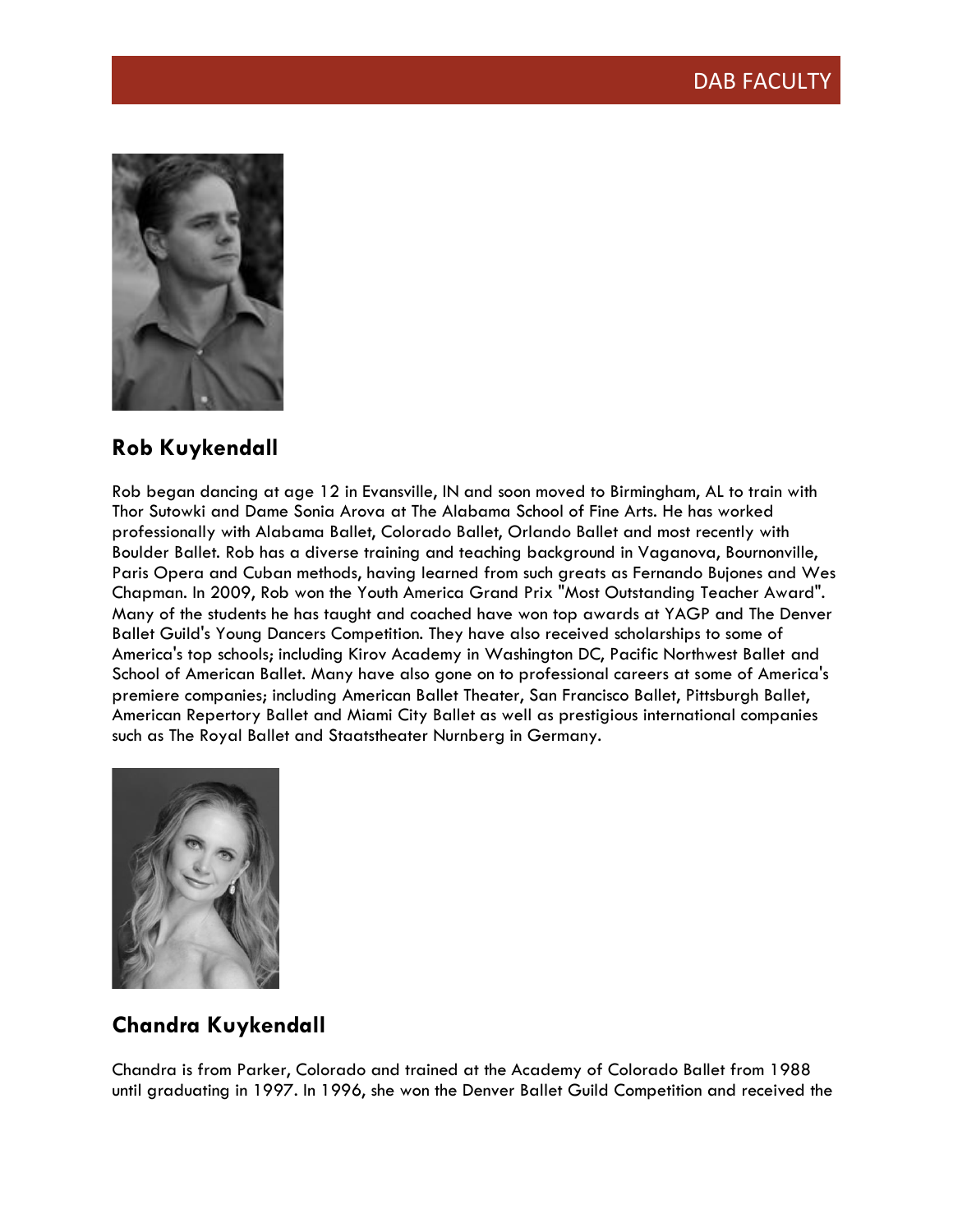prestigious Florence Rustin Award. She also attended summer programs at the Bolshoi Ballet Academy in Vail (under full scholarship), Kirov Academy of Ballet, San Francisco Ballet Academy and School of American Ballet. After graduating from the Academy in 1997, Ms. Kuykendall joined Colorado Ballet. She spent the 1998-1999 season with Leipzig Ballet in Leipzig, Germany under the direction of the brilliant choreographer Uwe Scholz. She returned to Colorado Ballet in the fall of 1999. With Colorado Ballet, Ms. Kuykendall has danced numerous principal roles including Princess Aurora and Lilac Fairy in The Sleeping Beauty, Odette/Odile in Swan Lake, Giselle and Myrta in Giselle, Medora in Le Corsaire, Sugar Plum Fairy and Clara in The Nutcracker, Cinderella in Cinderella, Dryad Queen in Don Quixote, Lucy in Dracula, Titania and Helena in A Midsummer Night's Dream, the principal role in <em>Bruch Violin Concerto No. 1, the 2nd Violin in Concerto Barocco, the Crossover Girl in Twyla Tharp's In The Upper Room, the Mother in Glen Tetley's The Rite of Spring, the Brown Girl in Celts, the Kick Girl in George Balanchine's Rubies and principal role in Theme and Variations. Her favorite of these roles was the tragic Odette/Odile in Swan Lake. She has also been featured in Antony Tudor's Leaves Are Fading, Stanton Welch's Of Blessed Memory, Twyla Tharp's Nine Sinatra Songs, S. Webre's Where the Wild Things Are, Edwaard Liang's Feast of the Gods, Jodie Gates' Embellish, Emery LeCrone's Archetypes, Val Caniparoli's In Pieces, Jessica Lang's From Foreign Lands and People and De Profundis, Mathew Neenan's The Faraway, Amy Seiwert's Traveling Alone and Things Left Unsaid, Carmina Burana, Great Galloping Gottschalk, Yes, Virginia, Another Piano Ballet and Martin Fredmann's A Little Love as well as his Dreamspace shown on PBS. Ms. Kuykendall was featured in the August 2013 issue of 5280 Magazine highlighting seven of Colorado's athletes. Chandra's professional dancing career has brought forth many teaching opportunities as well.

### **Oleg Dedogryuk**

Oleg is originally from Russia. He is the Artistic Director for the Annual Nutcracker of Parker. Oleg brings more than 25 years of professional ballet experience to his students. After graduating from the Vaganova Ballet Academy in St. Petersburg, Russia, he danced as a Principal Dancer with the Bolshoi Ballet Grigorovich Company, Leningrad Modern Ballet Theater (Eifman Ballet), Moscow Renaissance Ballet, The National Opera and Ballet Theater (Novi Sad, Yugoslavia), the City Ballet in San Diego, CA, and as a soloist with the Colorado Ballet from 2001 to 2005. While with Colorado Ballet, he choreographed numerous works including MIRACULA, SONG OF LOVE, MARIONETTES, ZORBA, and PASSIONS. He has performed in many classical and modern roles, most recently in A LITTLE LOVE, and DON QUIXOTE, and as Dracula and Lord Arthur in DRACULA. This is Oleg's second season with DAB.

#### **Martez Mckinzy**

Originally, from Kansas City, Mo. Mr. Mckinzy studied with Kansas City Friends of Alvin Ailey under the direction of Tyrone Aiken. He is a former company member of Cleo Parker Robinson Dance Ensemble and is also a member of the Cleo Parker Robinson Academy of Dance faculty. This is Martez's second season with DAB.

#### **Andrea Blankstein-Otloski**

Coming soon!